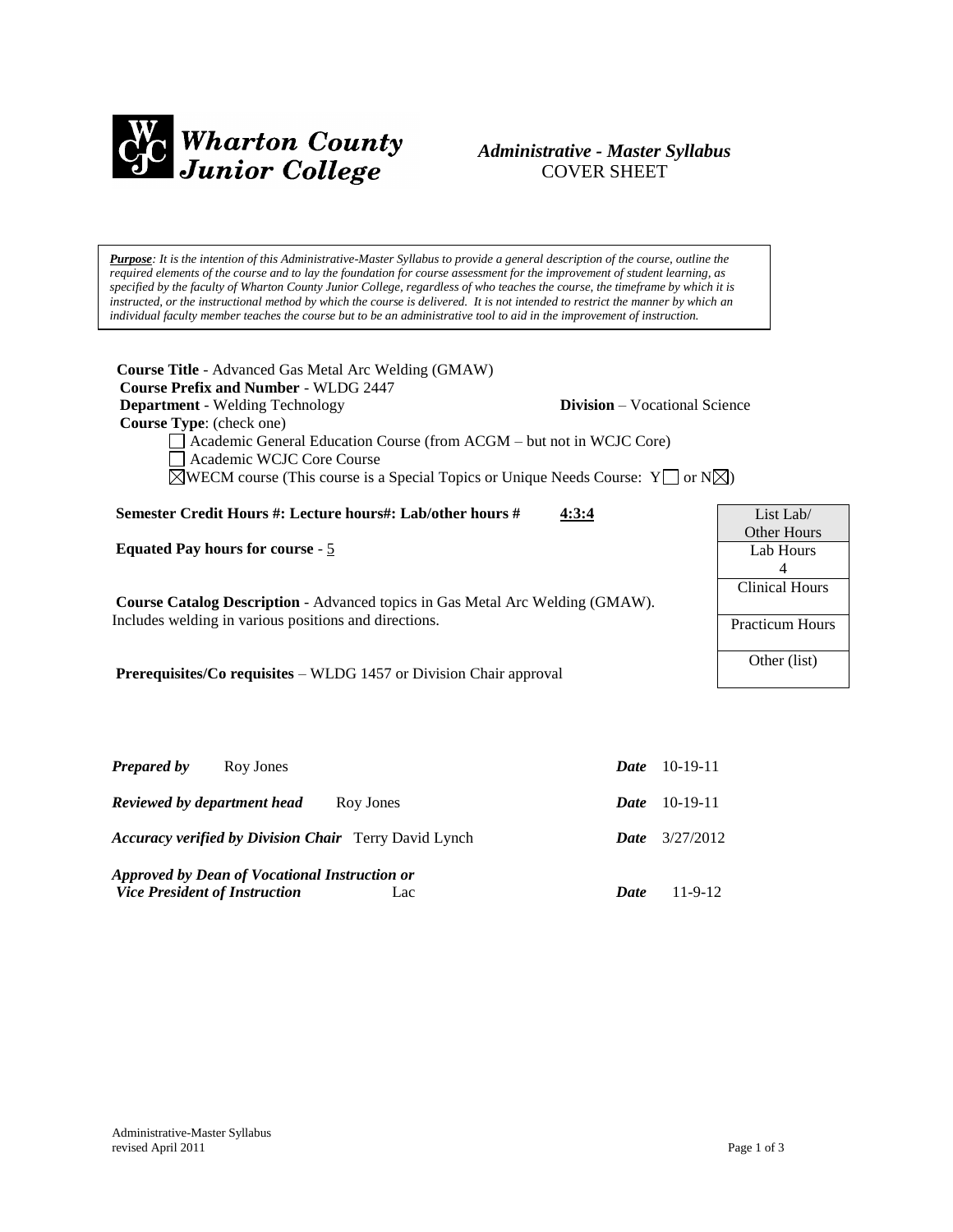

**I. Topical Outline** – Each offering of this course must include the following topics (be sure to include information regarding lab, practicum, clinical or other non-lecture instruction):

Utilize architectural terms, symbols, residential construction materials and processes to produce a set of residential construction drawings including site plan, floor plan, elevations, wall sections, schedules, details and foundation plans using reference materials.

### **II. Course Learning Outcomes**

| <b>Course Learning Outcome</b>                                                                                                                                                                                                                                                                                                                                                                                                          | <b>Method of Assessment</b>                                                                                                                                                                                                                                                                                                                                                                                                                                                                                                                                                         |
|-----------------------------------------------------------------------------------------------------------------------------------------------------------------------------------------------------------------------------------------------------------------------------------------------------------------------------------------------------------------------------------------------------------------------------------------|-------------------------------------------------------------------------------------------------------------------------------------------------------------------------------------------------------------------------------------------------------------------------------------------------------------------------------------------------------------------------------------------------------------------------------------------------------------------------------------------------------------------------------------------------------------------------------------|
| -Describe safety rules and equipment use<br>-Explain importance of a Material Safety Data Sheet<br>(MSDS)<br>-Describe welding positions with various joint designs<br>-Calculate total cost of welding multiple pass t-joints<br>using the GMAW process<br>-Demonstrate proficiency in various welding positions<br>-Describe the effects of welding parameters in GMAW<br>-Diagnose welding problems and perform visual<br>inspection | 1. Attend demonstrations of how to safely plan<br>laboratory activities before starting work.<br>2. Practice 1F (flat) T-joint fillet welds using proper gas<br>and filler material selections.<br>3. Adjust machine correctly and proceed with 2F<br>(horizontal) T-joint fillet procedures.<br>4. Adjust machine correctly and proceed 3F (vertical)<br>T-joint fillet procedures.<br>5. Adjust machine correctly and proceed 4F (overhead)<br>T-joint fillet procedures.<br>6. Perform 1G flat and 2G horizontal V-butt.<br>7. Perform 3G vertical V-butt and 4G overhead V-butt |

### **III. Required Text(s), Optional Text(s) and/or Materials to be Supplied by Student.**

Modern Welding Technology

Supplemental Readings: Gas Metal Arc Welding Handbook, by William H. Minnick: Goodheart-Willcox Co., 1988. Gas Metal Arc Welding, Published by Hobart Brothers Co., Troy, Ohio 45373, 1980. Modules and Displays. Handouts.

### **IV. Suggested Course Maximum** - 15

#### **V. List any specific spatial or physical requirements beyond a typical classroom required to teach the course**.

None.

## **VI. Course Requirements/Grading System – Describe any course specific requirements such as research papers or reading assignments and the generalized grading format for the course**

Student learning outcomes will be measured through the critique of weekly laboratory assignments and through periodic examinations. The final course will be base on the following:

| Department Assignments        | 30%  |
|-------------------------------|------|
| <b>Laboratory Assignments</b> | 50%  |
| Final Exams                   | 20%  |
| Total                         | 100% |